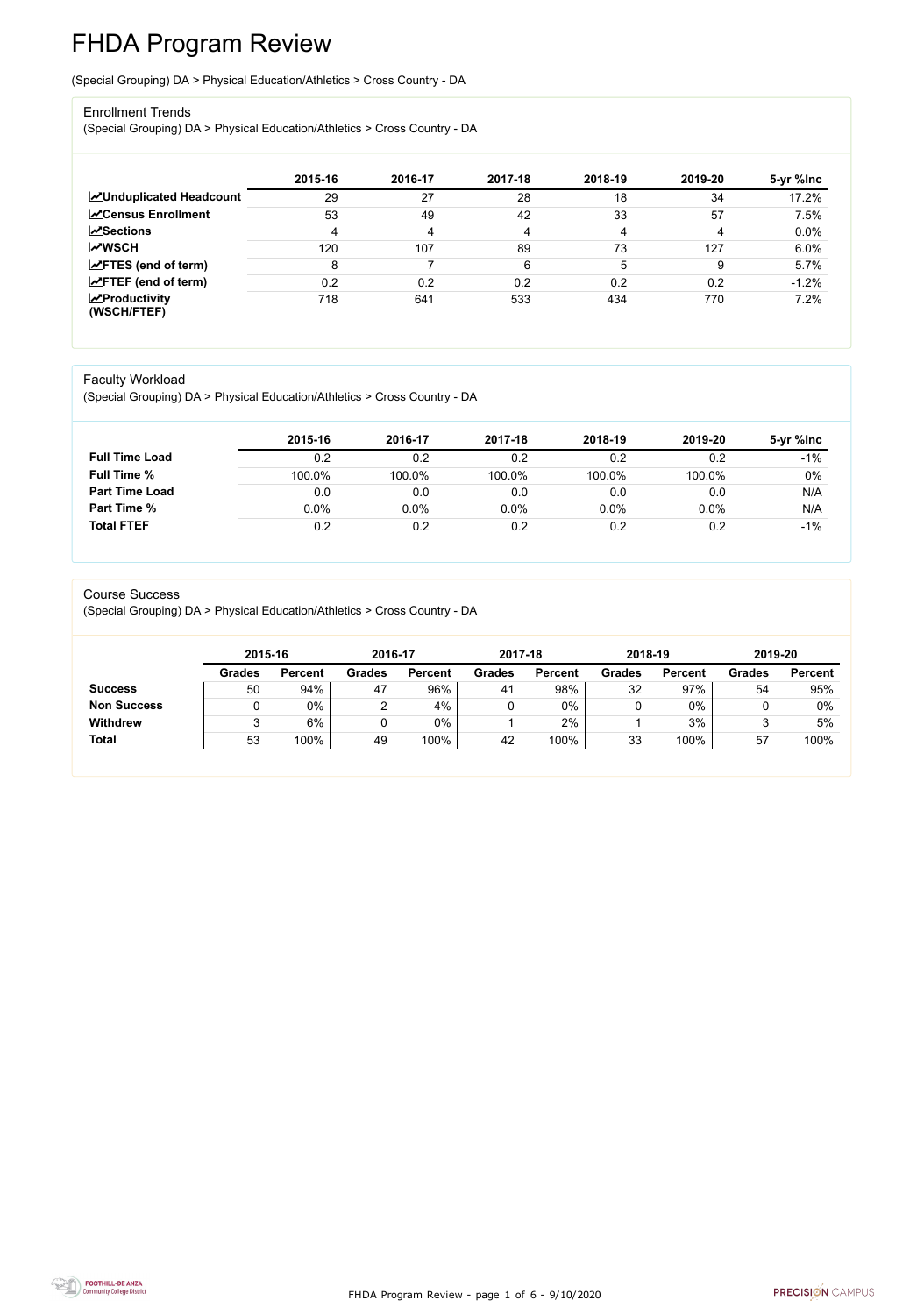FHDA Program Review - page 2 of 6 - 9/10/2020



### Course Success for African American, Latinx, and Filipinx Students

### Course Success for Asian, Native American, Pacific Islander, White, and Decline to State Students

|                    | 2015-16       |                | 2016-17       |                | 2017-18       |                | 2018-19       |                | 2019-20       |                |
|--------------------|---------------|----------------|---------------|----------------|---------------|----------------|---------------|----------------|---------------|----------------|
|                    | <b>Grades</b> | <b>Percent</b> | <b>Grades</b> | <b>Percent</b> | <b>Grades</b> | <b>Percent</b> | <b>Grades</b> | <b>Percent</b> | <b>Grades</b> | <b>Percent</b> |
| <b>Success</b>     | 36            | 95%            | 29            | 94%            | 18            | 95%            | 19            | 95%            | 25            | 96%            |
| <b>Non Success</b> |               | $0\%$          |               | 6%             |               | $0\%$          |               | 0%             |               | $0\%$          |
| <b>Withdrew</b>    |               | 5%             |               | $0\%$          |               | 5%             |               | 5%             |               | 4%             |
| <b>Total</b>       | 38            | 100%           | 31            | 100%           | 19            | 100%           | 20            | 100%           | 26            | 100%           |

|                    | 2015-16       |                | 2016-17       |                | 2017-18       |                | 2018-19       |                | 2019-20       |                |
|--------------------|---------------|----------------|---------------|----------------|---------------|----------------|---------------|----------------|---------------|----------------|
|                    | <b>Grades</b> | <b>Percent</b> | <b>Grades</b> | <b>Percent</b> | <b>Grades</b> | <b>Percent</b> | <b>Grades</b> | <b>Percent</b> | <b>Grades</b> | <b>Percent</b> |
| <b>Success</b>     | 14            | 93%            | 18            | 100%           | 23            | 100%           | 13            | 100%           | 29            | 94%            |
| <b>Non Success</b> |               | $0\%$          |               | 0%             |               | $0\%$          |               | 0%             |               | $0\%$          |
| <b>Withdrew</b>    |               | 7%             |               | 0%             |               | 0%             |               | 0%             |               | 6%             |
| <b>Total</b>       | 15            | 100%           | 18            | 100%           | 23            | 100%           | 13            | 100%           | 31            | 100%           |
|                    |               |                |               |                |               |                |               |                |               |                |

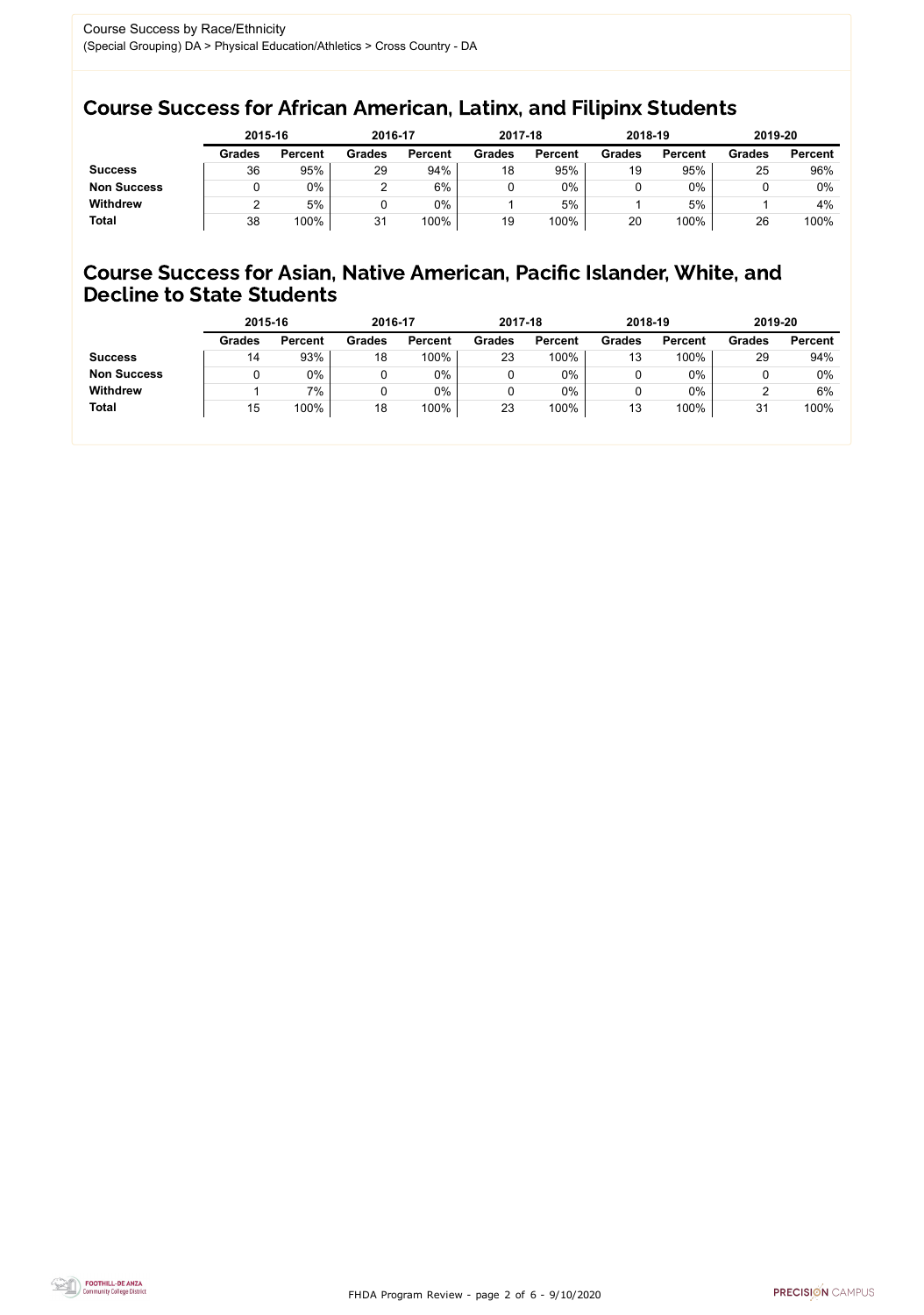FHDA Program Review - page 3 of 6 - 9/10/2020



Some courses may continue to be listed but no longer have data due to renumbering or because the course was not offered in the past five years.



## by Gender

|               | 2015-16 |                |     | 2016-17        |     | 2017-18        | 2018-19 |                | 2019-20 |                |
|---------------|---------|----------------|-----|----------------|-----|----------------|---------|----------------|---------|----------------|
|               | Enr     | <b>Percent</b> | Enr | <b>Percent</b> | Enr | <b>Percent</b> | Enr     | <b>Percent</b> | Enr     | <b>Percent</b> |
| <b>Female</b> | 27      | 51%            | 23  | 47%            | 14  | 33%            | 16      | 48%            | 19      | 33%            |
| <b>Male</b>   | 26      | 49%            | 26  | 53%            | 28  | 67%            | 17      | 52%            | 38      | 67%            |
| <b>Total</b>  | 53      | 100%           | 49  | 100%           | 42  | 100%           | 33      | 100%           | 57      | 100%           |

## by Ethnicity

|                         | 2015-16 |                |             | 2016-17        |                | 2017-18        |     | 2018-19        | 2019-20 |                |
|-------------------------|---------|----------------|-------------|----------------|----------------|----------------|-----|----------------|---------|----------------|
|                         | Enr     | <b>Percent</b> | Enr         | <b>Percent</b> | Enr            | <b>Percent</b> | Enr | <b>Percent</b> | Enr     | <b>Percent</b> |
| <b>African American</b> | 12      | 23%            | 9           | 18%            | 8              | 19%            | 2   | 6%             | 4       | 7%             |
| Asian                   | 8       | 15%            | 10          | 20%            | 9              | 21%            | 2   | 6%             | 12      | 21%            |
| <b>Filipinx</b>         | 2       | 4%             | 3           | 6%             | 0              | $0\%$          | 0   | $0\%$          | 3       | 5%             |
| Latinx                  | 24      | 45%            | 19          | 39%            | 11             | 26%            | 18  | 55%            | 19      | 33%            |
| <b>Pacific Islander</b> | 0       | $0\%$          | $\mathbf 0$ | $0\%$          | 3              | 7%             | 0   | $0\%$          |         | 0%             |
| White                   |         | 13%            | 8           | 16%            | 11             | 26%            | 11  | 33%            | 18      | 32%            |
| <b>Decline to State</b> | 0       | $0\%$          | 0           | $0\%$          | $\overline{0}$ | $0\%$          | 0   | $0\%$          |         | 2%             |
| <b>Total</b>            | 53      | 100%           | 49          | 100%           | 42             | 100%           | 33  | 100%           | 57      | 100%           |

## by Age

|              | 2015-16 |                |     | 2016-17        |     | 2017-18        |     | 2018-19        |     | 2019-20        |  |
|--------------|---------|----------------|-----|----------------|-----|----------------|-----|----------------|-----|----------------|--|
|              | Enr     | <b>Percent</b> | Enr | <b>Percent</b> | Enr | <b>Percent</b> | Enr | <b>Percent</b> | Enr | <b>Percent</b> |  |
| 19 or less   | 26      | 49%            | 25  | 51%            | 21  | 50%            | 14  | 42%            | 19  | 33%            |  |
| $20 - 24$    | 22      | 42%            | 22  | 45%            | 20  | 48%            | 18  | 55%            | 37  | 65%            |  |
| 25-39        |         | 9%             |     | 2%             |     | 2%             |     | 3%             |     | 2%             |  |
| $40 +$       |         | $0\%$          |     | 2%             |     | 0%             |     | $0\%$          |     | $0\%$          |  |
| <b>Total</b> | 53      | 100%           | 49  | 100%           | 42  | 100%           | 33  | 100%           | 57  | 100%           |  |

### by Education Level

|                           | 2015-16 |                |     | 2016-17        |     | 2017-18        | 2018-19 |                | 2019-20 |                |
|---------------------------|---------|----------------|-----|----------------|-----|----------------|---------|----------------|---------|----------------|
|                           | Enr     | <b>Percent</b> | Enr | <b>Percent</b> | Enr | <b>Percent</b> | Enr     | <b>Percent</b> | Enr     | <b>Percent</b> |
| <b>Bachelor or higher</b> | 2       | 4%             |     | 2%             |     | 2%             |         | $0\%$          |         | $0\%$          |
| <b>Associate</b>          |         | $0\%$          | 0   | $0\%$          |     | $0\%$          |         | 3%             |         | 0%             |
| <b>HS/Equivalent</b>      | 48      | 91%            | 48  | 98%            | 39  | 93%            | 32      | 97%            | 57      | 100%           |
| <b>All Other</b>          | 3       | 6%             |     | $0\%$          |     | 5%             |         | $0\%$          |         | 0%             |
| <b>Total</b>              | 53      | 100%           | 49  | 100%           | 42  | 100%           | 33      | 100%           | 57      | 100%           |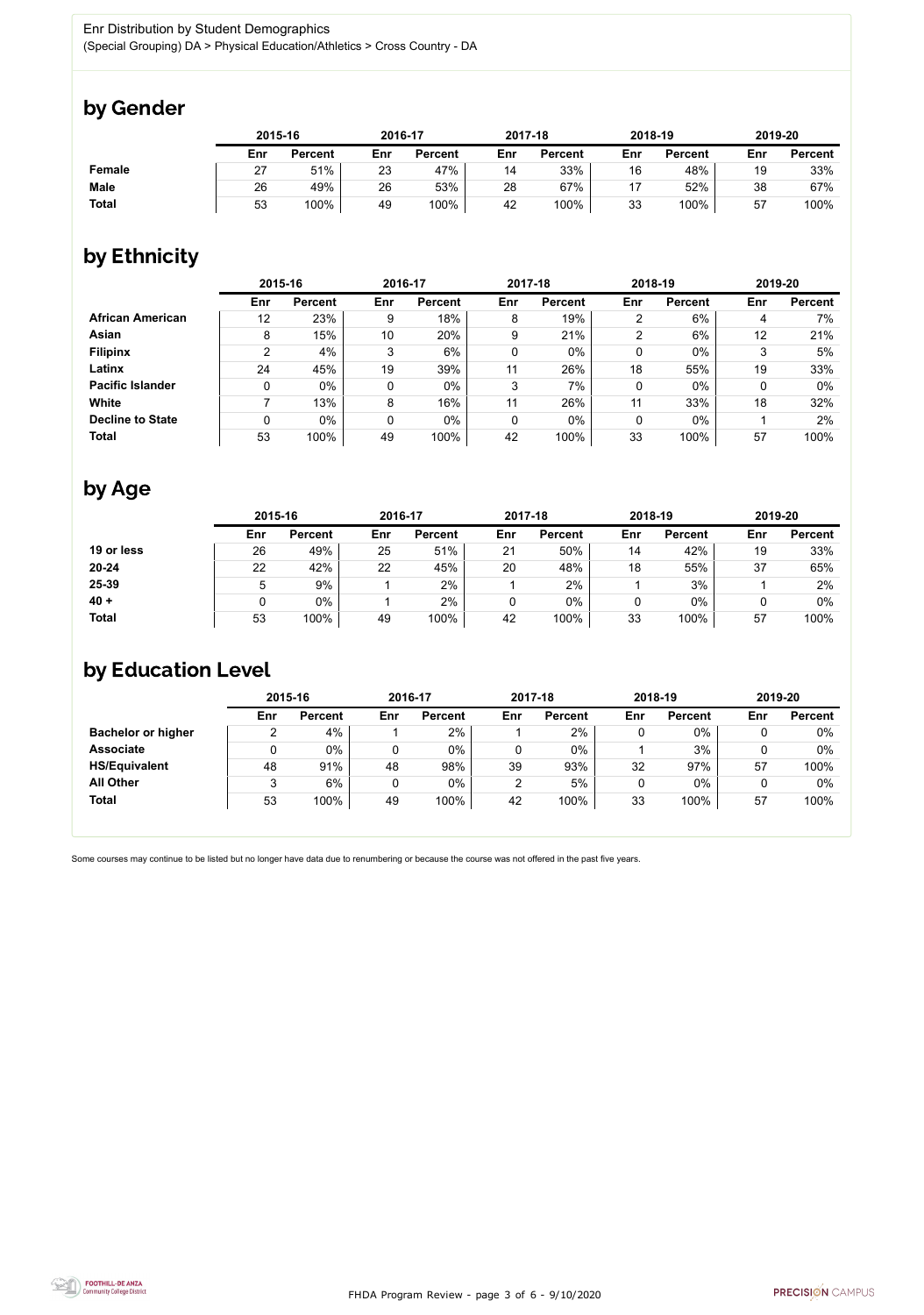FHDA Program Review - page 4 of 6 - 9/10/2020



### Success Rates by Gender (Special Grouping) DA > Physical Education/Athletics > Cross Country - DA

|               | 2019-20       |                                                                         |               |                |               |                |               |                |  |  |  |  |  |
|---------------|---------------|-------------------------------------------------------------------------|---------------|----------------|---------------|----------------|---------------|----------------|--|--|--|--|--|
|               |               | <b>Total</b><br><b>Withdrew</b><br><b>Non Success</b><br><b>Success</b> |               |                |               |                |               |                |  |  |  |  |  |
|               | <b>Grades</b> | <b>Percent</b>                                                          | <b>Grades</b> | <b>Percent</b> | <b>Grades</b> | <b>Percent</b> | <b>Grades</b> | <b>Percent</b> |  |  |  |  |  |
| <b>Female</b> | 19            | 100%                                                                    |               | 0%             |               | 0%             | 19            | 100%           |  |  |  |  |  |
| <b>Male</b>   | 35            | 92%                                                                     |               | 0%             |               | 8%             | 38            | 100%           |  |  |  |  |  |
| All           | 54            | 95%                                                                     |               | 0%             | 3             | 5%             | 57            | 100%           |  |  |  |  |  |
|               |               |                                                                         |               |                |               |                |               |                |  |  |  |  |  |

|             | 2018-19       |                                      |               |                |               |                                 |               |                |  |  |  |  |  |
|-------------|---------------|--------------------------------------|---------------|----------------|---------------|---------------------------------|---------------|----------------|--|--|--|--|--|
|             |               | <b>Non Success</b><br><b>Success</b> |               |                |               | <b>Total</b><br><b>Withdrew</b> |               |                |  |  |  |  |  |
|             | <b>Grades</b> | <b>Percent</b>                       | <b>Grades</b> | <b>Percent</b> | <b>Grades</b> | <b>Percent</b>                  | <b>Grades</b> | <b>Percent</b> |  |  |  |  |  |
| Female      | 16            | 100%                                 |               | 0%             |               | 0%                              | 16            | 100%           |  |  |  |  |  |
| <b>Male</b> | 16            | 94%                                  |               | 0%             |               | 6%                              |               | 100%           |  |  |  |  |  |
| All         | 32            | 97%                                  |               | 0%             |               | 3%                              | 33            | 100%           |  |  |  |  |  |

|               | 2017-18        |                |                    |                |                 |                |               |                |  |  |  |  |  |
|---------------|----------------|----------------|--------------------|----------------|-----------------|----------------|---------------|----------------|--|--|--|--|--|
|               | <b>Success</b> |                | <b>Non Success</b> |                | <b>Withdrew</b> |                | Total         |                |  |  |  |  |  |
|               | <b>Grades</b>  | <b>Percent</b> | <b>Grades</b>      | <b>Percent</b> | <b>Grades</b>   | <b>Percent</b> | <b>Grades</b> | <b>Percent</b> |  |  |  |  |  |
| <b>Female</b> | 14             | 100%           |                    | $0\%$          |                 | 0%             | 14            | 100%           |  |  |  |  |  |
| <b>Male</b>   | 27             | 96%            |                    | $0\%$          |                 | 4%             | 28            | 100%           |  |  |  |  |  |
| <b>All</b>    | 41             | 98%            |                    | $0\%$          |                 | 2%             | 42            | 100%           |  |  |  |  |  |

|               | 2016-17                                                 |                |               |                |               |                |               |                |  |  |
|---------------|---------------------------------------------------------|----------------|---------------|----------------|---------------|----------------|---------------|----------------|--|--|
|               | <b>Withdrew</b><br><b>Non Success</b><br><b>Success</b> |                |               |                |               |                |               | <b>Total</b>   |  |  |
|               | <b>Grades</b>                                           | <b>Percent</b> | <b>Grades</b> | <b>Percent</b> | <b>Grades</b> | <b>Percent</b> | <b>Grades</b> | <b>Percent</b> |  |  |
| <b>Female</b> | 21                                                      | 91%            |               | 9%             |               | 0%             | 23            | 100%           |  |  |
| <b>Male</b>   | 26                                                      | 100%           |               | $0\%$          |               | $0\%$          | 26            | 100%           |  |  |
| All           | 47                                                      | 96%            |               | 4%             |               | $0\%$          | 49            | 100%           |  |  |

|               | 2015-16       |                                                                         |               |                |               |                |               |                |  |
|---------------|---------------|-------------------------------------------------------------------------|---------------|----------------|---------------|----------------|---------------|----------------|--|
|               |               | <b>Withdrew</b><br><b>Total</b><br><b>Non Success</b><br><b>Success</b> |               |                |               |                |               |                |  |
|               | <b>Grades</b> | <b>Percent</b>                                                          | <b>Grades</b> | <b>Percent</b> | <b>Grades</b> | <b>Percent</b> | <b>Grades</b> | <b>Percent</b> |  |
| <b>Female</b> | 25            | 93%                                                                     |               | 0%             |               | 7%             | 27            | 100%           |  |
| <b>Male</b>   | 25            | 96%                                                                     |               | 0%             |               | 4%             | 26            | 100%           |  |
| All           | 50            | 94%                                                                     |               | 0%             | ັ             | 6%             | 53            | 100%           |  |

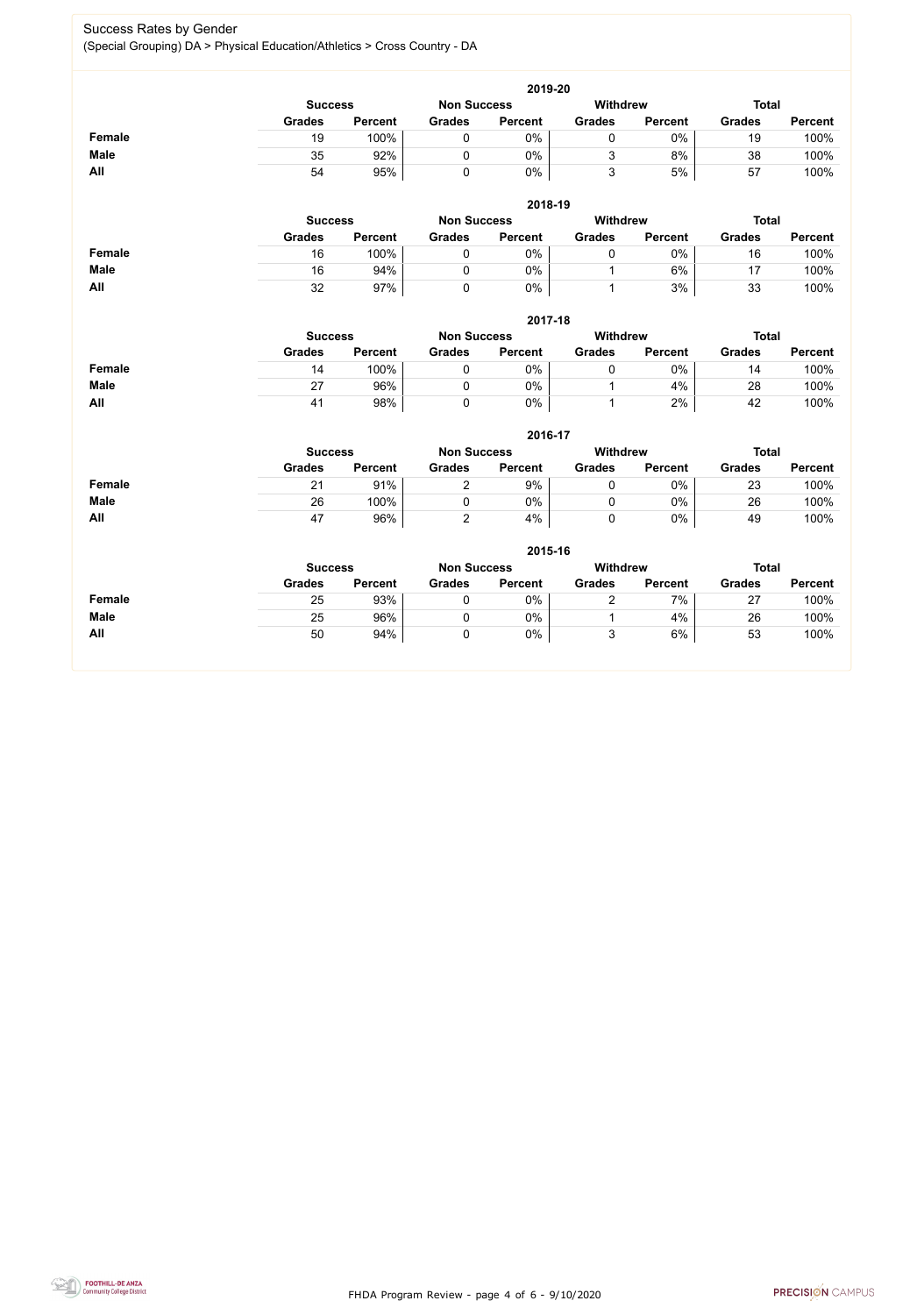FHDA Program Review - page 5 of 6 - 9/10/2020



### Success Rates by Age (Special Grouping) DA > Physical Education/Athletics > Cross Country - DA

|            | 2019-20        |                |                    |                |                 |                |               |                |  |
|------------|----------------|----------------|--------------------|----------------|-----------------|----------------|---------------|----------------|--|
|            | <b>Success</b> |                | <b>Non Success</b> |                | <b>Withdrew</b> |                | <b>Total</b>  |                |  |
|            | <b>Grades</b>  | <b>Percent</b> | <b>Grades</b>      | <b>Percent</b> | <b>Grades</b>   | <b>Percent</b> | <b>Grades</b> | <b>Percent</b> |  |
| 19 or less | 17             | 89%            |                    | $0\%$          | ົ               | 11%            | 19            | 100%           |  |
| 20-24      | 36             | 97%            |                    | 0%             |                 | 3%             | 37            | 100%           |  |
| 25-39      |                | 100%           |                    | $0\%$          | 0               | $0\%$          |               | 100%           |  |
| $40 +$     | 0              | N/A            |                    | N/A            | 0               | N/A            |               | 100%           |  |
| <b>All</b> | 54             | 95%            | 0                  | 0%             | 3               | 5%             | 57            | 100%           |  |

|            |                |                    |               | 2018-19         |               |                |               |                |
|------------|----------------|--------------------|---------------|-----------------|---------------|----------------|---------------|----------------|
|            | <b>Success</b> | <b>Non Success</b> |               | <b>Withdrew</b> |               | <b>Total</b>   |               |                |
|            | <b>Grades</b>  | <b>Percent</b>     | <b>Grades</b> | <b>Percent</b>  | <b>Grades</b> | <b>Percent</b> | <b>Grades</b> | <b>Percent</b> |
| 19 or less | 13             | 93%                |               | $0\%$           |               | 7%             | 14            | 100%           |
| $20 - 24$  | 18             | 100%               |               | $0\%$           | 0             | $0\%$          | 18            | 100%           |
| 25-39      |                | 100%               |               | $0\%$           | 0             | 0%             |               | 100%           |
| $40 +$     | 0              | N/A                |               | N/A             | 0             | N/A            |               | 100%           |
| All        | 32             | 97%                |               | 0%              |               | 3%             | 33            | 100%           |

|            | 2017-18                              |                |               |                |                 |                |               |                |  |
|------------|--------------------------------------|----------------|---------------|----------------|-----------------|----------------|---------------|----------------|--|
|            | <b>Non Success</b><br><b>Success</b> |                |               |                | <b>Withdrew</b> |                | <b>Total</b>  |                |  |
|            | <b>Grades</b>                        | <b>Percent</b> | <b>Grades</b> | <b>Percent</b> | <b>Grades</b>   | <b>Percent</b> | <b>Grades</b> | <b>Percent</b> |  |
| 19 or less | 20                                   | 95%            |               | 0%             |                 | 5%             | 21            | 100%           |  |
| $20 - 24$  | 20                                   | 100%           |               | 0%             |                 | $0\%$          | 20            | 100%           |  |
| 25-39      |                                      | 100%           |               | $0\%$          | υ               | $0\%$          |               | 100%           |  |
| $40 +$     | 0                                    | N/A            |               | N/A            | 0               | N/A            | U             | 100%           |  |
| All        | 41                                   | 98%            |               | 0%             |                 | 2%             | 42            | 100%           |  |

|            | 2016-17        |                    |               |                 |               |                |               |                |  |
|------------|----------------|--------------------|---------------|-----------------|---------------|----------------|---------------|----------------|--|
|            | <b>Success</b> | <b>Non Success</b> |               | <b>Withdrew</b> |               | <b>Total</b>   |               |                |  |
|            | <b>Grades</b>  | <b>Percent</b>     | <b>Grades</b> | <b>Percent</b>  | <b>Grades</b> | <b>Percent</b> | <b>Grades</b> | <b>Percent</b> |  |
| 19 or less | 24             | 96%                |               | 4%              | 0             | $0\%$          | 25            | 100%           |  |
| $20 - 24$  | 22             | 100%               |               | $0\%$           | 0             | $0\%$          | 22            | 100%           |  |
| 25-39      | $\mathbf{0}$   | 0%                 |               | 100%            |               | $0\%$          |               | 100%           |  |
| $40 +$     |                | 100%               |               | 0%              | 0             | $0\%$          |               | 100%           |  |
| All        | 47             | 96%                | ⌒             | 4%              | 0             | $0\%$          | 49            | 100%           |  |

|            |                |                    |               | 2015-16         |               |                |               |                |
|------------|----------------|--------------------|---------------|-----------------|---------------|----------------|---------------|----------------|
|            | <b>Success</b> | <b>Non Success</b> |               | <b>Withdrew</b> |               | <b>Total</b>   |               |                |
|            | <b>Grades</b>  | <b>Percent</b>     | <b>Grades</b> | <b>Percent</b>  | <b>Grades</b> | <b>Percent</b> | <b>Grades</b> | <b>Percent</b> |
| 19 or less | 26             | 100%               | ν             | $0\%$           |               | 0%             | 26            | 100%           |
| $20 - 24$  | 22             | 100%               | 0             | 0%              |               | 0%             | 22            | 100%           |
| 25-39      |                | 40%                |               | 0%              |               | 60%            | ა             | 100%           |
| $40 +$     |                | N/A                | υ             | N/A             |               | N/A            | $\mathbf 0$   | 100%           |
| All        | 50             | 94%                | U             | 0%              |               | 6%             | 53            | 100%           |